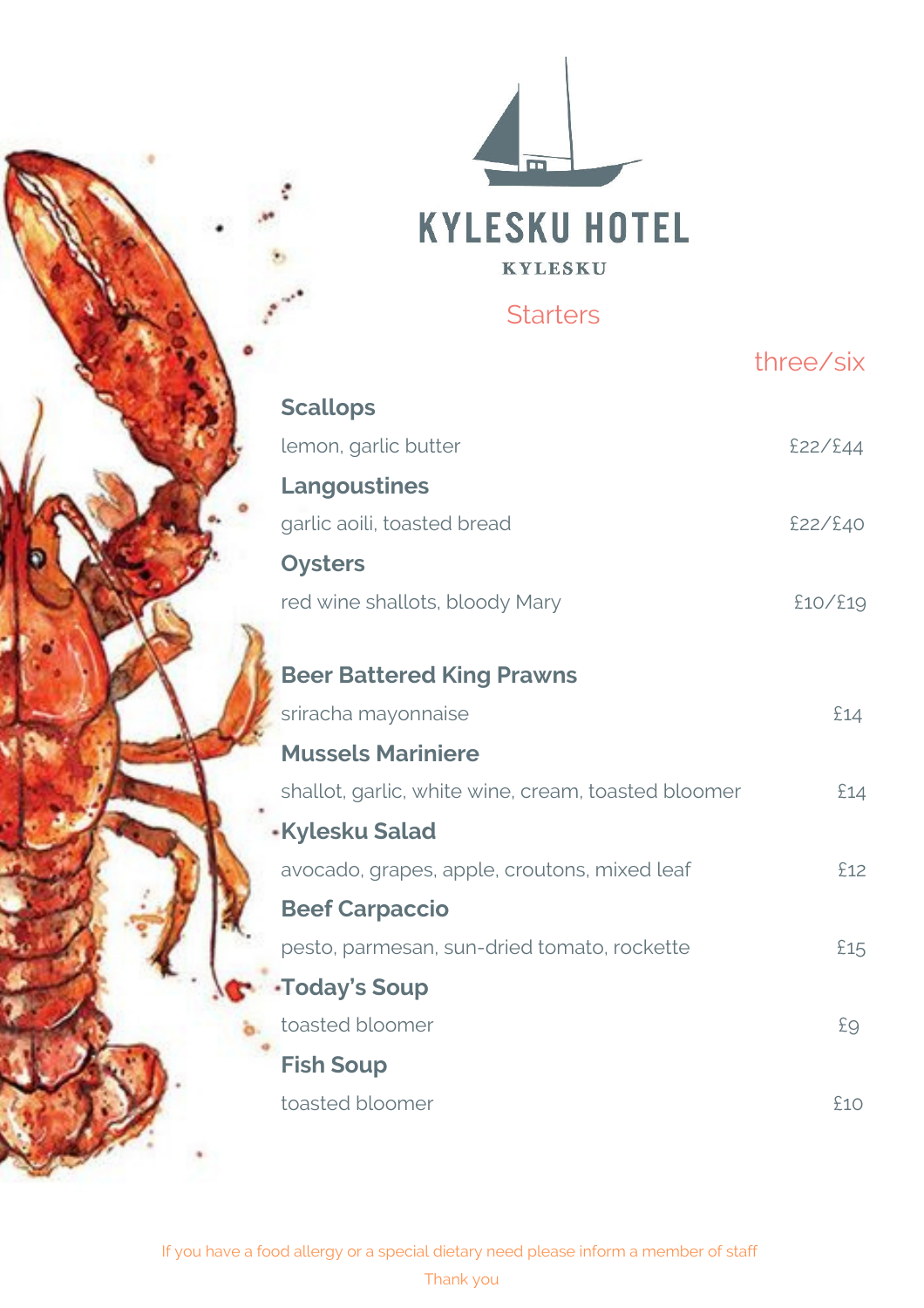

#### Mains

## Fish

#### **Fruits De Mer**

lobster, crab, langoustine, scallops, prawns, mussels, oyster

|                                    | For one                                                  | £65  |  |  |  |
|------------------------------------|----------------------------------------------------------|------|--|--|--|
|                                    | To share                                                 | £120 |  |  |  |
| <b>Langoustines</b>                |                                                          |      |  |  |  |
| garlic aoili, toasted bread, fries |                                                          | £44  |  |  |  |
| 1/2 Lobster                        |                                                          |      |  |  |  |
| garlic butter, fries, salad        |                                                          | £40  |  |  |  |
| <b>Full Lobster</b>                |                                                          |      |  |  |  |
| garlic butter, fries, salad        |                                                          | £70  |  |  |  |
| <b>Mussels Mariniere</b>           |                                                          |      |  |  |  |
|                                    | shallot, garlic, white wine, cream, fries, toasted bread | £23  |  |  |  |
| <b>Catch of the Day Fish</b>       |                                                          |      |  |  |  |
| new potatoes, broccoli             |                                                          | £24  |  |  |  |
| <b>Lobster Macaroni</b>            |                                                          |      |  |  |  |
| rich lobster sauce, salad, fries   |                                                          | £25  |  |  |  |
| <b>Monkfish Curry</b>              |                                                          |      |  |  |  |
| garlic flatbread, rice             |                                                          | £27  |  |  |  |
| <b>Hot Smoked Trout Salad</b>      |                                                          |      |  |  |  |
|                                    | Kylesku salad, caviar crème fraiche                      | £23  |  |  |  |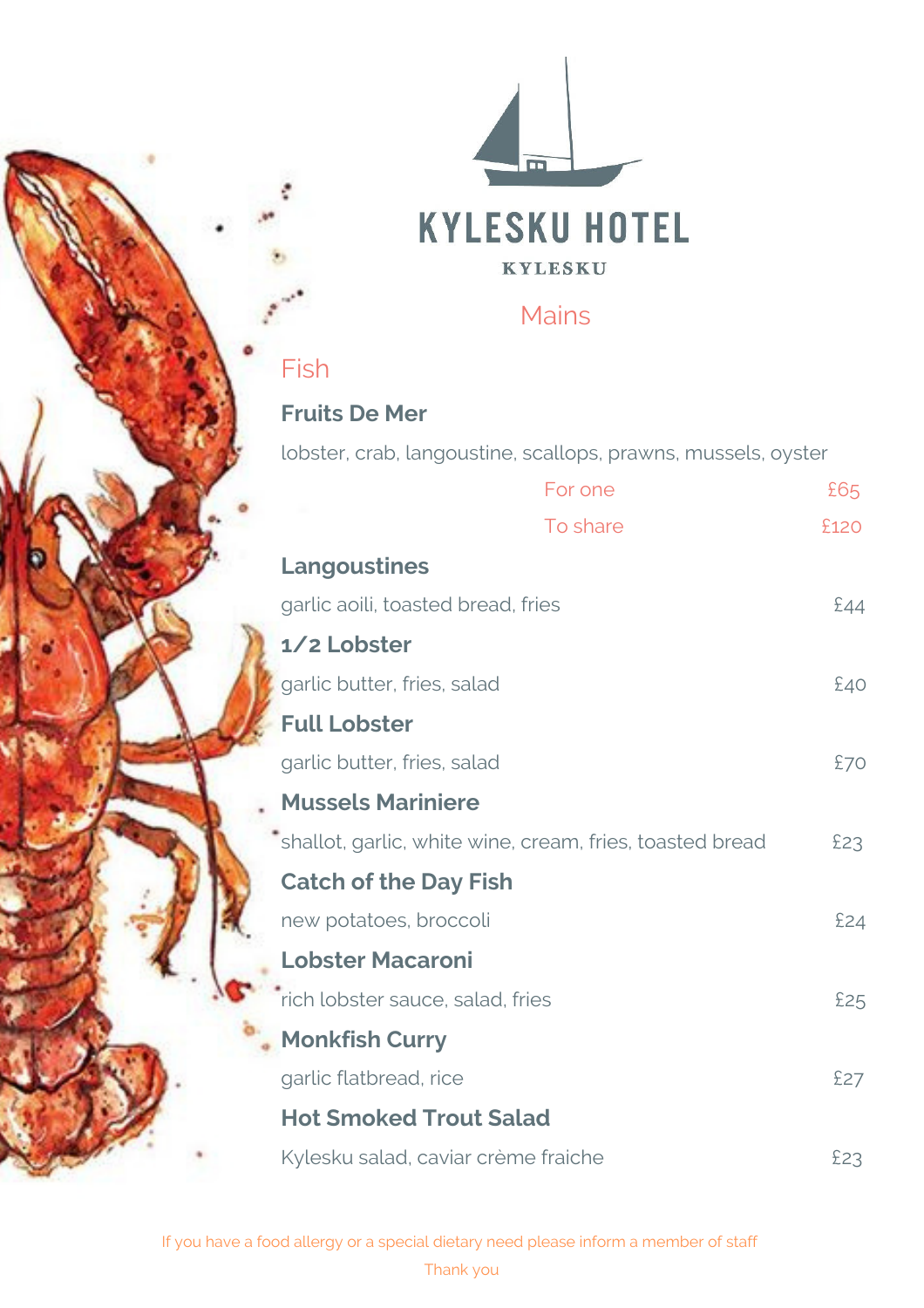

### Mains

# Grill

## **10oz Sirloin Steak**

| grilled tomato, mushroom, peppercorn sauce, seasoned fries £35 |     |
|----------------------------------------------------------------|-----|
| <b>Kylesku Burger</b>                                          |     |
| braised brisket, cheddar cheese, relish, coleslaw, fries       | £25 |
| <b>Duck Leg</b>                                                |     |
| betroot cous cous, hoi-sin glaze                               | £25 |
|                                                                |     |
| Vegetarian/Vegan                                               |     |
| Gnocchi                                                        |     |
| tomato, olives, garlic sauce (v)                               | £21 |
| Vegan Curry                                                    |     |
| sweet potato, chickpea, coconut (vg)                           | £21 |
|                                                                |     |
| <b>Sides</b>                                                   |     |
| -Sliced bloomer                                                | £4  |
| Tender stem broccoli                                           | £5  |
| Skin-on fries                                                  | E5  |
| Side salad                                                     | £5  |
| Potatoes                                                       | £5  |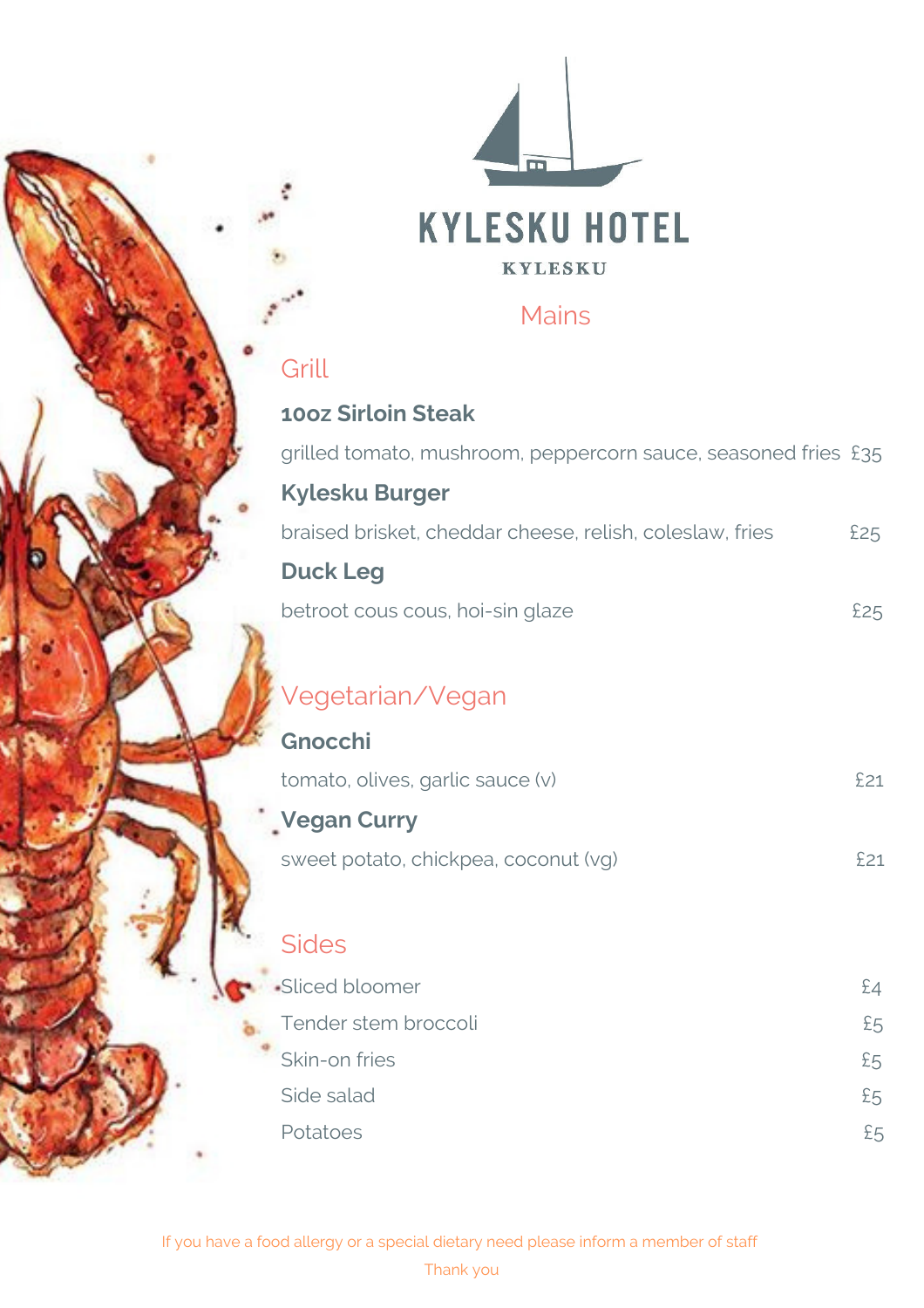

**KYLESKU** 

Sweets

| <b>Arran Dairy Ice Cream</b>        |     |
|-------------------------------------|-----|
| various flavours                    | £8  |
| <b>Chocolate Crémeux</b>            |     |
| black cherries, pistachio ice cream | £9  |
| <b>Kylesku Lemon Posset</b>         |     |
| raspberries, meringue               | £8  |
| <b>Sticky Toffee Pudding</b>        |     |
| vanilla ice cream                   | £9  |
| <b>Highland Fine Cheese</b>         |     |
| grapes, chutney, oatcakes           | £15 |